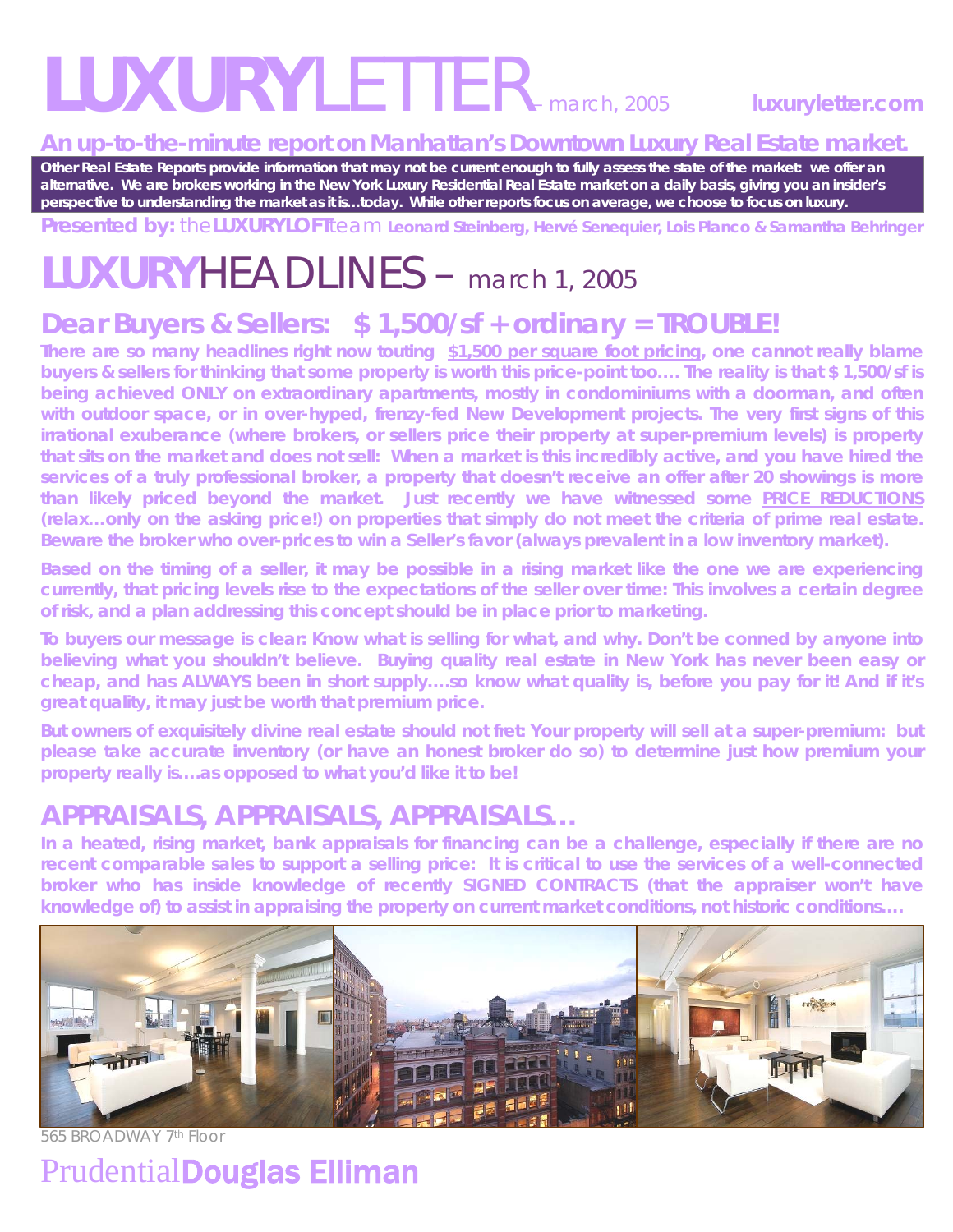### **FEBRUARY***2005***FEATURED***PROPERTIES*

**NOHO NIRVANA: Bond Street's Best - 57 Bond Street 4W WEB # 655869** 



crossroads of NOHO, SOHO & the East Village, this sleek Condominium boasts outstanding light from huge windows & **ceilings. A large Living room (& 122 sq. ft. terrace) provides the best entertaining space, with a Poggenpohl kitchen, with stainless Sub Zero fridge & wine cooler, Bosch Dishwasher, Viking stove), granite counters & much more. Currently set up as a 2 bedroom (the 3rd bedroom has been converted into a Dining area), 2,5 bathroom apartment. The Master Bathroom has a 6 ft tub with Steam shower & windows for natural light. With Maple floors, a Bosch washer/dryer, large storage, and so much more. \$ 2,89million**

#### **NEW!** SOHO FULL FLOOR LOFT WITH SUBSTANTIVE VIEWS AND LIGHT - 565 Broadway 7th Fl. WEB ID #638679



**A Spectacular, full-floor loft in the heart of SOHO, located on a high floor, on a corner, with magnificent light and views: Almost 5,000sf in size, this substantial Luxuryloft boasts enormous entertaining space with an attached dream kitchen and breakfast area/wetbar with it's own sink, fridge and wine cooler. The huge Master Suite contains a room-sized walk-in closet with spa-like bathroom oasis. The loft houses 2 additional bedrooms and bathrooms and a media room/office. Other luxuries include 2 elevators that open into the apartment, low maintenance & Central Air Conditioning.** Offered at: \$4,695million

#### **NEW!** WEST CHELSEA ART'S DISTRICT PRE-WAR LOFT WITH DETAILS – 532 West 22<sup>nd</sup> St. 3b WEB ID #: 663399



**Perfect, winged bedroom layout in this gorgeous, authentic pre-war beauty. Almost 1,500sf in size, this 2 bedroom, 2 bathroom LUXURYLOFT is steps from Chelsea Piers, in the heart of the vibrant Art's District. A chef's kitchen awaits, with Sub Zero + Vikinig…. Maple floors and rustic wood beams abound. The Master bathroom is a dreamy mix of crisp white tiles and porcelain with Limestone…& it's a Condominium! Offered at \$ 1,95million**

#### **AVAILABLE: LOWER FIFTH AVENUE FABULOUS! - One Fifth Avenue. # 10d WEB ID# 568918**



**This is the best 2 bedroom, 2 bathroom layout in the building one of Lower Fifth Avenue's Landmark properties. Located on West corner, with superb exposures North up Fifth Ave, and West, this elegant home awaits your touch to transform it into the prize apartment it can be. Original windows are some of the pre-war details that sets this apart from all others. Offered at \$ 1,565million** 

**For more information on these properties, please contact: Leonard Steinberg Tel: (212)727-6164**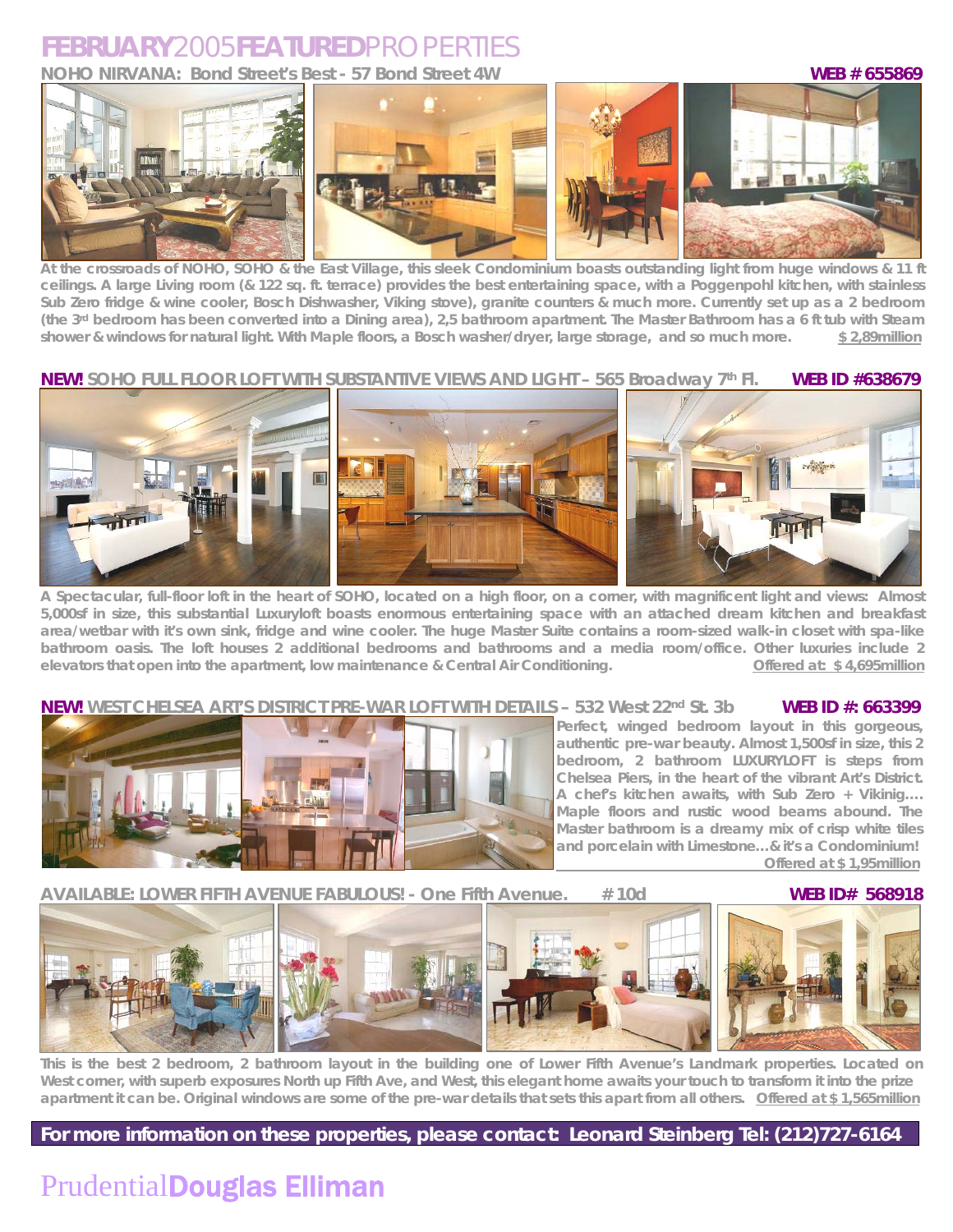#### **THE MARCH 1, 2005 REPORT: Our 5 classifications of luxury property:**

| I <i>MINI</i> LUXE                                                      | Although smaller, luxury is not compromised, priced between \$1 and 2 million.                                                                                               |
|-------------------------------------------------------------------------|------------------------------------------------------------------------------------------------------------------------------------------------------------------------------|
| # of properties:<br>Average price:<br><b>Average Size:</b><br>Factoids: | 422***<br>\$1,452 (\$896/sf) UP<br>$1.627$ sf<br>* Pricing up, sizing down.<br>*75% Condominium<br>* NEW PRICING RECORD: One Kenmare Square\$ 1,536/sf for a 765sf 1 bedroom |
| A <i>AI</i> di <b>Hivi</b> e                                            |                                                                                                                                                                              |

### *MIDI***LUXE**

**Mid-sized luxury properties, priced between \$ 2million and \$4million** 

**# of properties: 164 \*\*\* UP SIGNIFICANTLY**  \$ 2,658 million (\$1,081/sf) UP SLIGHTLY (compared to January, 2004 figures) **Average Size: 2,448sf Factoids: \* 82% Condominium, mostly with doorman \* MAJOR NEW RECORD: A small (under 1,500sf), penthouse in a Lower Fifth Avenue Penthouse just went to contract at about \$ 3,000/sf(!!!)…..in a POST-WAR co-op!** 

### *ULTRA***LUXE**

**Larger, luxurious properties priced between \$ 4million and \$5million** 

| $#$ of properties: | '8 ***,                                                              |
|--------------------|----------------------------------------------------------------------|
| Average price:     | $$4,475$ million $($1,141/sf)$ DOWN                                  |
| Average size:      | 3,868sf (most featured outdoor space + a doorman)                    |
| <b>Factoids:</b>   | * 100% Condominium                                                   |
|                    | * A penthouse at 21 Astor Place is in contract for around \$1,750/sf |

### *MEGA***LUXE**

**Large, exceptional properties, priced over \$ 5million.** 

| # of properties:      | 10*** DOWN                                                           |
|-----------------------|----------------------------------------------------------------------|
| <b>Average price:</b> | $$6,76$ million $($1,692/sf)$                                        |
| <b>Average size:</b>  | 3,778sf (excluding outdoor space) (DOWN)                             |
| Factoids:             | *100% Condominium or CONDOP                                          |
|                       | * ASTOR PLACE producing pricing of \$2,300+/sf without outdoor space |
|                       | * 90% with outdoor space/penthouse                                   |

### *HOUSE***LUXE**

**Large, Single family townhouses are a rare breed in the Downtown market.** 

| $#$ of properties: | <b>1 ***</b>                                                                 |
|--------------------|------------------------------------------------------------------------------|
| Average price:     | \$6,912million UP (compared to January, 2004)                                |
| Average width:     | 20 feet (Buyers are accepting narrower houses + paying the price regardless) |
| Factoids:          | A house on Leroy Street achieved just under \$9 million                      |
|                    |                                                                              |